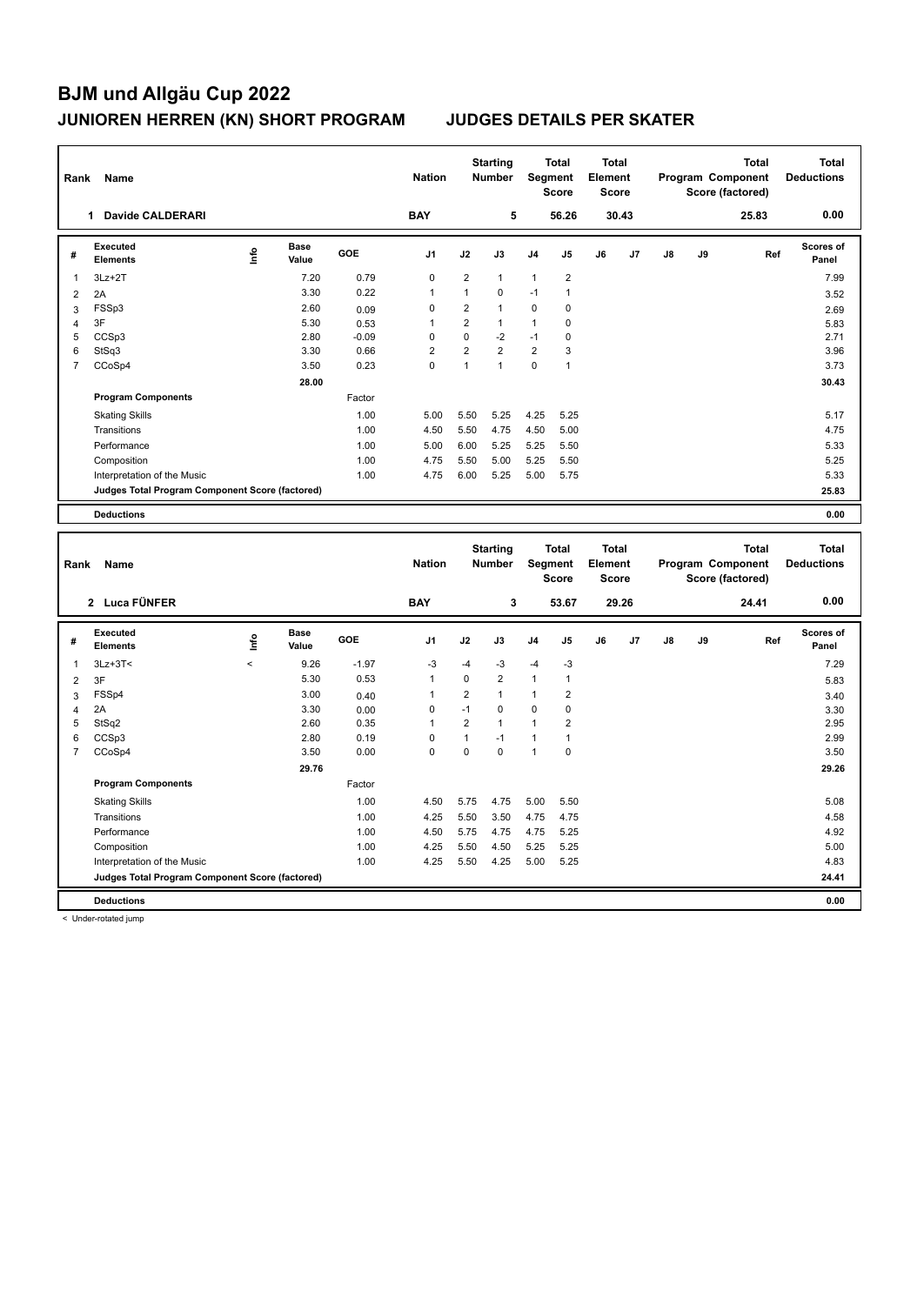|   | Rank<br>Name                                    |         |                      |            | <b>Nation</b>  |                | <b>Starting</b><br><b>Number</b> |                | <b>Total</b><br>Segment<br><b>Score</b> |    | <b>Total</b><br>Element<br><b>Score</b> |               | Program Component<br>Score (factored) | <b>Total</b><br><b>Deductions</b> |                    |
|---|-------------------------------------------------|---------|----------------------|------------|----------------|----------------|----------------------------------|----------------|-----------------------------------------|----|-----------------------------------------|---------------|---------------------------------------|-----------------------------------|--------------------|
|   | <b>Denis GURDZHI</b><br>3                       |         |                      |            | <b>BAY</b>     |                | 6                                |                | 53.23                                   |    | 26.65                                   |               |                                       | 26.58                             | 0.00               |
| # | <b>Executed</b><br><b>Elements</b>              | ١nf٥    | <b>Base</b><br>Value | <b>GOE</b> | J <sub>1</sub> | J2             | J3                               | J <sub>4</sub> | J5                                      | J6 | J7                                      | $\mathsf{J}8$ | J9                                    | Ref                               | Scores of<br>Panel |
| 1 | $1F^*$                                          | $\star$ | 0.00                 | 0.00       |                |                |                                  |                |                                         |    |                                         |               |                                       |                                   | 0.00               |
| 2 | $3Lo+3T$                                        |         | 9.10                 | 0.82       | 2              | 1              | $\overline{2}$                   | 1              | $\overline{2}$                          |    |                                         |               |                                       |                                   | 9.92               |
| 3 | CCS <sub>p2</sub>                               |         | 2.30                 | 0.00       | 0              | 0              | $\mathbf{1}$                     | $-1$           | 0                                       |    |                                         |               |                                       |                                   | 2.30               |
| 4 | 2A                                              |         | $3.63 \times$        | 0.44       | $\overline{1}$ | $\overline{2}$ | $\mathbf{1}$                     | $\overline{2}$ |                                         |    |                                         |               |                                       |                                   | 4.07               |
| 5 | FSSp4                                           |         | 3.00                 | 0.40       | 0              | $\overline{2}$ | $\overline{2}$                   | $\mathbf{1}$   |                                         |    |                                         |               |                                       |                                   | 3.40               |
| 6 | StSq3                                           |         | 3.30                 | 0.66       | $\overline{2}$ | $\overline{2}$ | $\overline{2}$                   | $\mathbf{1}$   | $\overline{2}$                          |    |                                         |               |                                       |                                   | 3.96               |
| 7 | CCoSp3                                          |         | 3.00                 | 0.00       | $\mathbf{1}$   | $\mathbf 0$    | $\Omega$                         | $\mathbf 0$    | 0                                       |    |                                         |               |                                       |                                   | 3.00               |
|   |                                                 |         | 24.33                |            |                |                |                                  |                |                                         |    |                                         |               |                                       |                                   | 26.65              |
|   | <b>Program Components</b>                       |         |                      | Factor     |                |                |                                  |                |                                         |    |                                         |               |                                       |                                   |                    |
|   | <b>Skating Skills</b>                           |         |                      | 1.00       | 5.50           | 5.50           | 5.50                             | 5.50           | 4.75                                    |    |                                         |               |                                       |                                   | 5.50               |
|   | Transitions                                     |         |                      | 1.00       | 5.00           | 5.25           | 5.50                             | 5.00           | 4.50                                    |    |                                         |               |                                       |                                   | 5.08               |
|   | Performance                                     |         |                      | 1.00       | 5.50           | 5.25           | 5.00                             | 5.50           | 4.75                                    |    |                                         |               |                                       |                                   | 5.25               |
|   | Composition                                     |         |                      | 1.00       | 5.25           | 5.25           | 5.50                             | 6.00           | 5.00                                    |    |                                         |               |                                       |                                   | 5.33               |
|   | Interpretation of the Music                     |         |                      | 1.00       | 5.50           | 5.50           | 5.25                             | 5.75           | 5.00                                    |    |                                         |               |                                       |                                   | 5.42               |
|   | Judges Total Program Component Score (factored) |         |                      |            |                |                |                                  |                |                                         |    |                                         |               |                                       |                                   | 26.58              |
|   | <b>Deductions</b>                               |         |                      |            |                |                |                                  |                |                                         |    |                                         |               |                                       |                                   | 0.00               |

\* Invalid element x Credit for highlight distribution, base value multiplied by 1.1

|                | Name<br>Rank                                    |      |                      |         | <b>Nation</b>  |                | <b>Starting</b><br><b>Number</b> | <b>Total</b><br>Segment<br><b>Score</b> |              | <b>Total</b><br>Element<br><b>Score</b> |       | <b>Total</b><br>Program Component<br>Score (factored) |    |       | <b>Total</b><br><b>Deductions</b> |
|----------------|-------------------------------------------------|------|----------------------|---------|----------------|----------------|----------------------------------|-----------------------------------------|--------------|-----------------------------------------|-------|-------------------------------------------------------|----|-------|-----------------------------------|
|                | 4 Loris KRAICZYK                                |      |                      |         | <b>BAY</b>     |                | $\overline{7}$                   |                                         | 51.18        |                                         | 28.09 |                                                       |    | 23.09 | 0.00                              |
| #              | Executed<br><b>Elements</b>                     | lnfo | <b>Base</b><br>Value | GOE     | J <sub>1</sub> | J2             | J3                               | J <sub>4</sub>                          | J5           | J6                                      | J7    | J8                                                    | J9 | Ref   | <b>Scores of</b><br>Panel         |
| 1              | $3T+3T$                                         |      | 8.40                 | 0.56    | $\overline{2}$ | $\overline{2}$ | 1                                | $\mathbf{1}$                            | $\mathbf{1}$ |                                         |       |                                                       |    |       | 8.96                              |
| 2              | 2F                                              |      | 1.80                 | 0.18    | 2              | 2              | 1                                | 0                                       | 0            |                                         |       |                                                       |    |       | 1.98                              |
| 3              | FSSp4                                           |      | 3.00                 | 0.30    | $\mathbf{1}$   | 2              | 0                                | $\mathbf{1}$                            |              |                                         |       |                                                       |    |       | 3.30                              |
| 4              | CCSp3                                           |      | 2.80                 | $-0.28$ | $-1$           | $-1$           | $-2$                             | $\mathbf 0$                             | $-1$         |                                         |       |                                                       |    |       | 2.52                              |
| 5              | StSq3                                           |      | 3.30                 | 0.33    | $\Omega$       | 1              | 1                                | $\overline{1}$                          |              |                                         |       |                                                       |    |       | 3.63                              |
| 6              | 2A                                              |      | $3.63 \times$        | 0.22    | $\mathbf 0$    | 1              | 0                                | $\mathbf{1}$                            |              |                                         |       |                                                       |    |       | 3.85                              |
| $\overline{7}$ | CCoSp4                                          |      | 3.50                 | 0.35    | $\mathbf{1}$   | $\Omega$       | 1                                | $\overline{1}$                          | 1            |                                         |       |                                                       |    |       | 3.85                              |
|                |                                                 |      | 26.43                |         |                |                |                                  |                                         |              |                                         |       |                                                       |    |       | 28.09                             |
|                | <b>Program Components</b>                       |      |                      | Factor  |                |                |                                  |                                         |              |                                         |       |                                                       |    |       |                                   |
|                | <b>Skating Skills</b>                           |      |                      | 1.00    | 4.50           | 5.25           | 4.25                             | 4.75                                    | 4.75         |                                         |       |                                                       |    |       | 4.67                              |
|                | Transitions                                     |      |                      | 1.00    | 4.25           | 5.25           | 4.00                             | 4.50                                    | 4.50         |                                         |       |                                                       |    |       | 4.42                              |
|                | Performance                                     |      |                      | 1.00    | 4.50           | 5.25           | 4.25                             | 5.00                                    | 4.50         |                                         |       |                                                       |    |       | 4.67                              |
|                | Composition                                     |      |                      | 1.00    | 4.25           | 5.00           | 4.25                             | 5.00                                    | 5.00         |                                         |       |                                                       |    |       | 4.75                              |
|                | Interpretation of the Music                     |      |                      | 1.00    | 4.25           | 5.00           | 4.00                             | 4.75                                    | 4.75         |                                         |       |                                                       |    |       | 4.58                              |
|                | Judges Total Program Component Score (factored) |      |                      |         |                |                |                                  |                                         |              |                                         |       |                                                       |    |       | 23.09                             |
|                | <b>Deductions</b>                               |      |                      |         |                |                |                                  |                                         |              |                                         |       |                                                       |    |       | 0.00                              |

x Credit for highlight distribution, base value multiplied by 1.1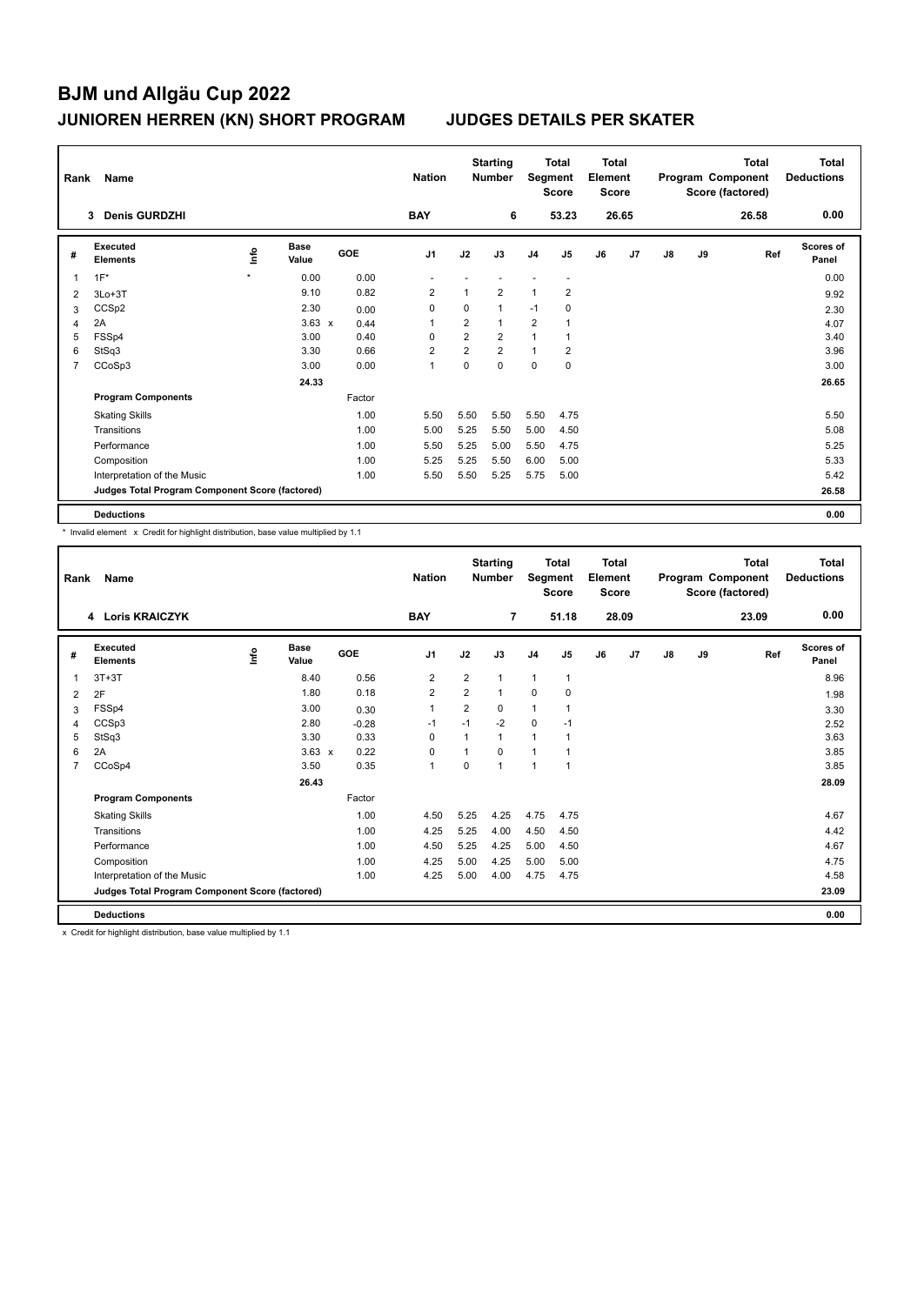| Rank<br>Name |                                                 |      |                      |            | <b>Starting</b><br><b>Nation</b><br><b>Number</b> |                |                | Total<br>Segment<br><b>Score</b> | <b>Total</b><br>Element<br><b>Score</b> |    |       |    | Total<br>Program Component<br>Score (factored) | <b>Total</b><br><b>Deductions</b> |                           |
|--------------|-------------------------------------------------|------|----------------------|------------|---------------------------------------------------|----------------|----------------|----------------------------------|-----------------------------------------|----|-------|----|------------------------------------------------|-----------------------------------|---------------------------|
|              | <b>Leon KRAICZYK</b><br>5                       |      |                      |            | <b>BAY</b>                                        |                | 1              |                                  | 48.68                                   |    | 26.10 |    |                                                | 22.58                             | 0.00                      |
| #            | Executed<br><b>Elements</b>                     | ١nf٥ | <b>Base</b><br>Value | <b>GOE</b> | J <sub>1</sub>                                    | J2             | J3             | J <sub>4</sub>                   | J5                                      | J6 | J7    | J8 | J9                                             | Ref                               | <b>Scores of</b><br>Panel |
| 1            | $3T+3T$                                         |      | 8.40                 | $-0.28$    | 0                                                 | $-1$           | 0              | $-1$                             | $-2$                                    |    |       |    |                                                |                                   | 8.12                      |
| 2            | 2F                                              |      | 1.80                 | 0.12       | $\overline{1}$                                    | $\overline{2}$ | $\mathbf{1}$   | $\mathbf 0$                      | 0                                       |    |       |    |                                                |                                   | 1.92                      |
| 3            | FSSp4                                           |      | 3.00                 | 0.00       | 0                                                 | 1              | 0              | 0                                | $\mathbf 0$                             |    |       |    |                                                |                                   | 3.00                      |
| 4            | CCSp3                                           |      | 2.80                 | $-0.28$    | $-1$                                              | 0              | $-3$           | $-1$                             | $-1$                                    |    |       |    |                                                |                                   | 2.52                      |
| 5            | 2A                                              |      | $3.63 \times$        | 0.00       | $\mathbf 0$                                       | $\overline{1}$ | $\mathbf 0$    | $-1$                             | 0                                       |    |       |    |                                                |                                   | 3.63                      |
| 6            | StSq3                                           |      | 3.30                 | 0.11       | $\mathbf 0$                                       | 1              | $\Omega$       | 0                                | $\mathbf{1}$                            |    |       |    |                                                |                                   | 3.41                      |
| 7            | CCoSp4                                          |      | 3.50                 | 0.00       | 0                                                 | $-1$           | $\overline{1}$ | 0                                | 0                                       |    |       |    |                                                |                                   | 3.50                      |
|              |                                                 |      | 26.43                |            |                                                   |                |                |                                  |                                         |    |       |    |                                                |                                   | 26.10                     |
|              | <b>Program Components</b>                       |      |                      | Factor     |                                                   |                |                |                                  |                                         |    |       |    |                                                |                                   |                           |
|              | <b>Skating Skills</b>                           |      |                      | 1.00       | 4.50                                              | 5.25           | 4.50           | 4.75                             | 4.75                                    |    |       |    |                                                |                                   | 4.67                      |
|              | Transitions                                     |      |                      | 1.00       | 4.00                                              | 5.00           | 4.00           | 4.50                             | 4.50                                    |    |       |    |                                                |                                   | 4.33                      |
|              | Performance                                     |      |                      | 1.00       | 4.25                                              | 5.00           | 4.50           | 4.25                             | 4.75                                    |    |       |    |                                                |                                   | 4.50                      |
|              | Composition                                     |      |                      | 1.00       | 4.00                                              | 5.00           | 4.50           | 4.75                             | 5.00                                    |    |       |    |                                                |                                   | 4.75                      |
|              | Interpretation of the Music                     |      |                      | 1.00       | 4.00                                              | 4.75           | 4.25           | 4.00                             | 5.00                                    |    |       |    |                                                |                                   | 4.33                      |
|              | Judges Total Program Component Score (factored) |      |                      |            |                                                   |                |                |                                  |                                         |    |       |    |                                                |                                   | 22.58                     |
|              | <b>Deductions</b>                               |      |                      |            |                                                   |                |                |                                  |                                         |    |       |    |                                                |                                   | 0.00                      |

x Credit for highlight distribution, base value multiplied by 1.1

| Rank           | Name                                            |      |                      |         | <b>Nation</b>  |                | <b>Starting</b><br><b>Number</b> | <b>Total</b><br>Segment<br><b>Score</b> |                | <b>Total</b><br>Element<br><b>Score</b> |                | <b>Total</b><br>Program Component<br>Score (factored) |    |       | <b>Total</b><br><b>Deductions</b> |
|----------------|-------------------------------------------------|------|----------------------|---------|----------------|----------------|----------------------------------|-----------------------------------------|----------------|-----------------------------------------|----------------|-------------------------------------------------------|----|-------|-----------------------------------|
|                | <b>Tim ENGLAND</b><br>6                         |      |                      |         | <b>THR</b>     |                | $\overline{2}$                   |                                         | 47.66          |                                         | 23.91          |                                                       |    | 24.75 | $-1.00$                           |
| #              | Executed<br><b>Elements</b>                     | Info | <b>Base</b><br>Value | GOE     | J <sub>1</sub> | J2             | J3                               | J <sub>4</sub>                          | J5             | J6                                      | J <sub>7</sub> | $\mathsf{J}8$                                         | J9 | Ref   | <b>Scores of</b><br>Panel         |
| 1              | 2A                                              |      | 3.30                 | 0.88    | 3              | $\overline{2}$ | 3                                | 3                                       | $\overline{2}$ |                                         |                |                                                       |    |       | 4.18                              |
| 2              | 3Lz+COMBO                                       |      | 5.90                 | $-2.95$ | $-5$           | $-5$           | $-5$                             | $-5$                                    | $-5$           |                                         |                |                                                       |    |       | 2.95                              |
| 3              | CCSp3                                           |      | 2.80                 | $-0.19$ | $\mathbf{1}$   | 0              | $-1$                             | $-1$                                    | $-1$           |                                         |                |                                                       |    |       | 2.61                              |
| $\overline{4}$ | 3F!                                             |      | 5.83<br>$\mathsf{x}$ | $-1.06$ | $-1$           | $-2$           | $-2$                             | $-2$                                    | $-2$           |                                         |                |                                                       |    |       | 4.77                              |
| 5              | FSSp2                                           |      | 2.30                 | $-0.38$ | $\Omega$       | $-2$           | $-2$                             | $-2$                                    | $-1$           |                                         |                |                                                       |    |       | 1.92                              |
| 6              | StSq3                                           |      | 3.30                 | 0.33    | $\mathbf{1}$   | $\overline{2}$ | 1                                | 0                                       | 1              |                                         |                |                                                       |    |       | 3.63                              |
| $\overline{7}$ | CCoSp4                                          |      | 3.50                 | 0.35    | $\mathbf{1}$   | 1              | $\overline{2}$                   | $\overline{1}$                          | $\mathbf{1}$   |                                         |                |                                                       |    |       | 3.85                              |
|                |                                                 |      | 26.93                |         |                |                |                                  |                                         |                |                                         |                |                                                       |    |       | 23.91                             |
|                | <b>Program Components</b>                       |      |                      | Factor  |                |                |                                  |                                         |                |                                         |                |                                                       |    |       |                                   |
|                | <b>Skating Skills</b>                           |      |                      | 1.00    | 5.25           | 5.50           | 4.75                             | 5.25                                    | 5.00           |                                         |                |                                                       |    |       | 5.17                              |
|                | Transitions                                     |      |                      | 1.00    | 5.00           | 5.25           | 4.50                             | 4.75                                    | 5.25           |                                         |                |                                                       |    |       | 5.00                              |
|                | Performance                                     |      |                      | 1.00    | 5.00           | 5.50           | 4.25                             | 4.50                                    | 4.75           |                                         |                |                                                       |    |       | 4.75                              |
|                | Composition                                     |      |                      | 1.00    | 5.00           | 5.25           | 4.75                             | 5.25                                    | 4.75           |                                         |                |                                                       |    |       | 5.00                              |
|                | Interpretation of the Music                     |      |                      | 1.00    | 5.00           | 5.25           | 4.50                             | 4.75                                    | 4.75           |                                         |                |                                                       |    |       | 4.83                              |
|                | Judges Total Program Component Score (factored) |      |                      |         |                |                |                                  |                                         |                |                                         |                |                                                       |    |       | 24.75                             |
|                | <b>Deductions</b>                               |      | Falls:               | $-1.00$ |                |                |                                  |                                         |                |                                         |                |                                                       |    |       | $-1.00$                           |

x Credit for highlight distribution, base value multiplied by 1.1 ! Not clear edge